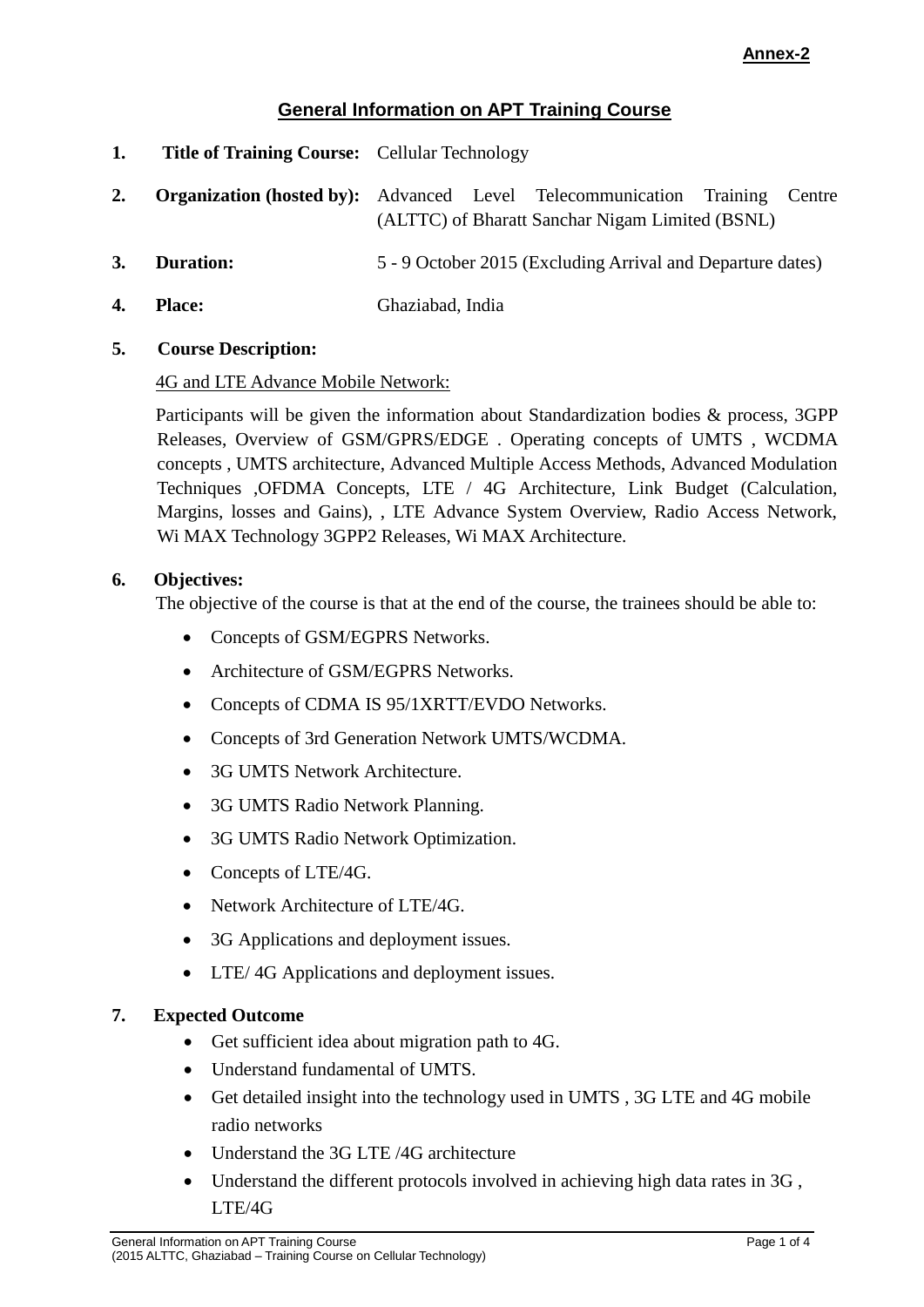- Learn how OFDM, MIMO and SDR work
- Learn all about the 3G LTE/4G air interface
- Learn the operation of handovers over heterogeneous networks

### **8. Target Audience**

Executives working in telecom field and having basic knowledge of Mobile Communication.

### **9. Schedule:**

All session will be held at ALTTC Campus except as noted. The details of schedule are shown in the following:

| <b>Day</b>                      | <b>Time</b>     | <b>Topic</b>                                                   |
|---------------------------------|-----------------|----------------------------------------------------------------|
| Sun day<br>04-10-2015           | Arrival         |                                                                |
| Mon day<br>05-10-2015           | $09:30 - 10:30$ | Registration and course briefing                               |
|                                 | $10:30 - 11:15$ | Inauguration of the Course                                     |
|                                 | $11:30 - 13:00$ | <b>Standardization Process and 3GPP Releases</b>               |
|                                 | $14:00 - 15:15$ | Overview of GSM                                                |
|                                 | $15:30 - 17:00$ | Concepts of GPRS / EDGE                                        |
| <b>Tues day</b><br>06-10-2015   | $09:30 - 11:15$ | Concepts of CDMA IS 95/1XRTT/EVDO<br><b>Networks</b>           |
|                                 | $11:30 - 13:00$ | <b>Overview of 3rd Generation Network</b><br><b>UMTS/WCDMA</b> |
|                                 | $14:00 - 15:15$ | <b>UMTS Radio Access Network</b>                               |
|                                 | $15:30 - 17:00$ | Radio Network Planning and Optimization                        |
| <b>Wednes day</b><br>07-10-2015 | $09:30 - 17:00$ | Field Visit to Agra                                            |
| Thurs day<br>08-10-2015         | $09:30 - 11:15$ | Overview of HSDPA / HSUPA                                      |
|                                 | $11:30 - 13:00$ | LTE Air Interface (OFDMA / SCFDMA)                             |
|                                 | $14:00 - 15:15$ | <b>LTE Network Architecture</b>                                |
|                                 | $15:30 - 17:00$ | Overview of WiMax                                              |
| Fri day<br>09-10-2015           | $09:30 - 11:15$ | Overview of LTE-Advanced                                       |
|                                 | $11:30 - 13:00$ | 3G and LTE Deployment Issues                                   |
|                                 | $14:00 - 15:00$ | Post Testing-Quiz                                              |
|                                 | $15:15 - 17:00$ | <b>Evaluation &amp; Feed Back</b>                              |
| Satur day<br>10-10-2015         | Departure       |                                                                |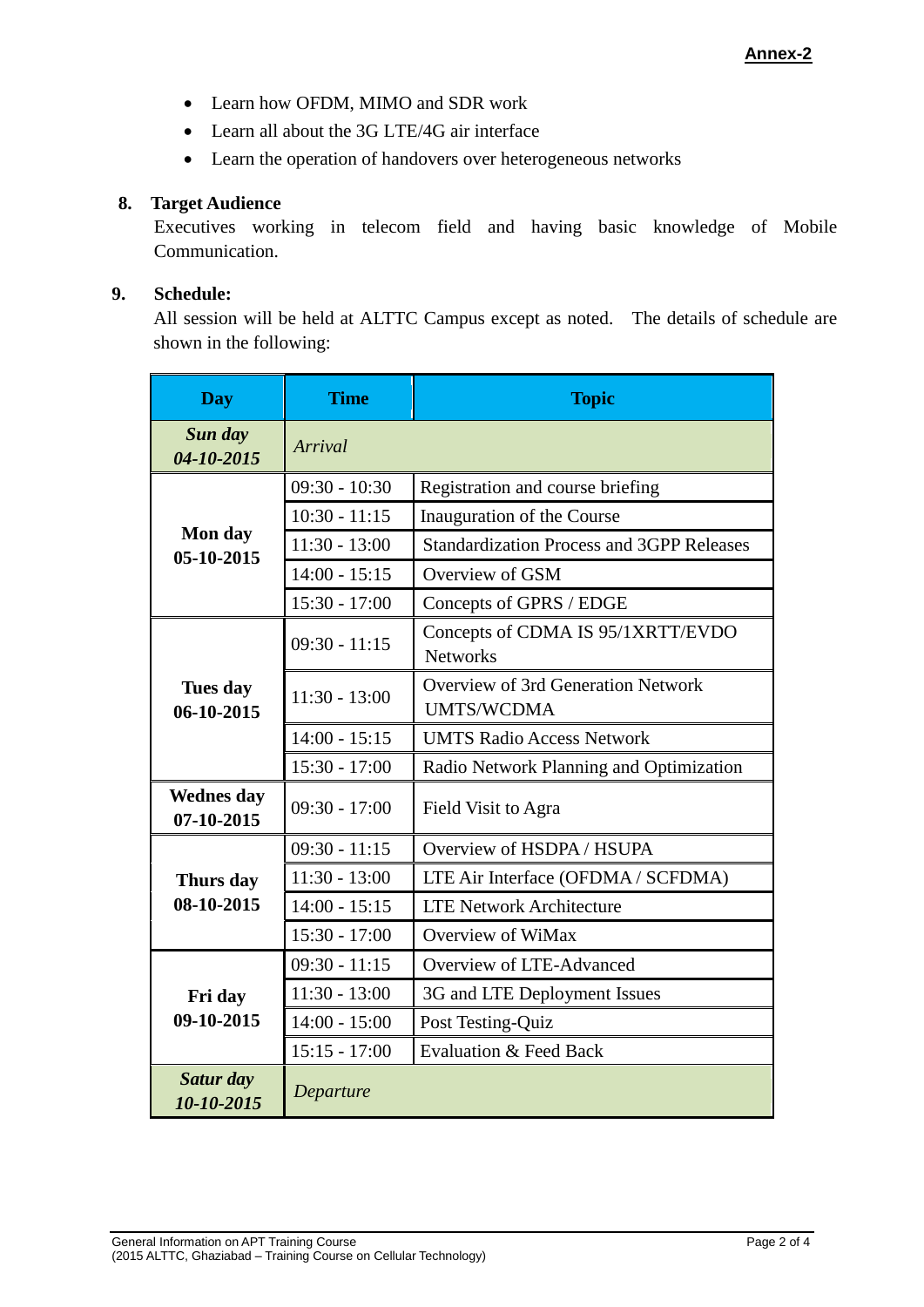### **Annex-2**

### **10. Transportation and Airport Reception:**

The local host will provide the transportation between the Indira Gandhi International Airport (DEL) and the accommodation for the trainees based on the approved flight schedule information provided by APT. For airport pick up, ALTTC staff will escort the trainees to the hotel accommodation in Ghaziabad and return.

### **11. Hotel accommodation:**

All trainees will be staying during the training course at Senior Executive Hostel at ALTTC Hostel located inside ALTTC in Ghaziabad, India.

### **12. Visas and Immigration Requirement:**

All foreign visitors entering India must have a valid passport. Participants who require a visa should apply for a visa at an India consulate or diplomatic mission in their respective country well in advance of their departure. **The Embassy/Consulate may take up to two weeks for visa processing**. As visa requirements change from time to time, kindly check current visa requirement on entry visa to India by contacting the Indian Embassy in their country before travelling.

In case separate visa stamping is needed for every location in India, then visa may be obtained for Ghaziabad (for training) and Agra for (technical visit) as per schedule.

### **13. Weather:**

The weather is quite hot in Ghaziabad during October. Climate, temperature ranges around  $21 - 34$  degree centigrade.

# **14. Electricity:**

230 Volts AC 50Hz Electric sockets are Type D



Please bring the right adapter for your electrical appliances.

### **15. Bank & Currency**

The unit of currency is Indian Rupees which comes in denominations of 1, 2, 5, 10, 20, 50, 100, 500 and 1,000. Please use authorized money changers and banks to change currency. They will issue a certificate of exchange which is required at the time of re-conversion of any unused currency. Under the Foreign Exchange Management Act 1999, it is an offence to exchange foreign currency other than through authorized money changers or banks. Foreign Exchange Rate is approximately INR 63.74 to USD 1.00 (as of May 2015).

Most bank ATMs honor Visa, Visa Electron, Master & Maestro cards & you may use these ATMs also to withdraw money. Most hotels, shops & other establishments accept